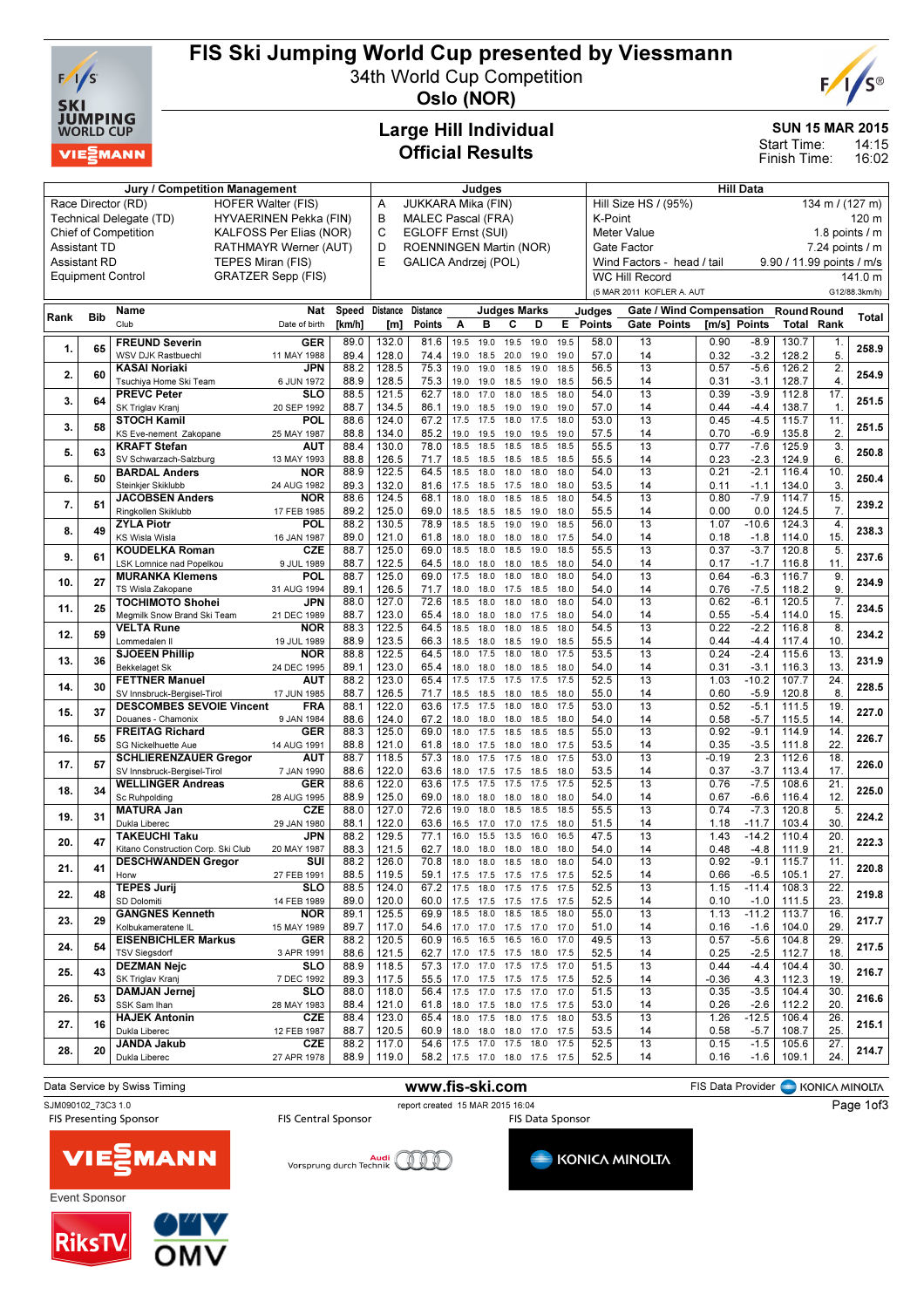

RiksT

## FIS Ski Jumping World Cup presented by Viessmann

34th World Cup Competition



Oslo (NOR)

### Large Hill Individual Official Results

SUN 15 MAR 2015

14:15 16:02 Start Time: Finish Time:

|      |            | Name                                        | Nat                       |        | Speed Distance   | <b>Distance</b> |          |                          | <b>Judges Marks</b> |           |      | Judges   |                 |             |      |              | Gate / Wind Compensation Round Round |                   |       |
|------|------------|---------------------------------------------|---------------------------|--------|------------------|-----------------|----------|--------------------------|---------------------|-----------|------|----------|-----------------|-------------|------|--------------|--------------------------------------|-------------------|-------|
| Rank | <b>Bib</b> | Club                                        | Date of birth             | [km/h] | [ <sub>m</sub> ] | Points          | <b>A</b> | B                        | C                   | D         |      | E Points |                 | Gate Points |      | [m/s] Points |                                      | <b>Total Rank</b> | Total |
|      |            | <b>HAYBOECK Michael</b>                     | <b>AUT</b>                | 88.9   | 118.0            | 56.4            | 17.5     | 17.0                     | 17.5                | 18.0      | 17.5 | 52.5     | 13              |             | 0.17 | $-1.7$       | 107.2                                | 25.               |       |
| 29.  | 62         | UVB Hinzenbach-Oberoesterreich              | 5 MAR 1991                | 89.1   | 118.5            | 57.3            | 17.5     | 17.5 17.5                |                     | 17.5 17.5 |      | 52.5     | 14              |             | 0.44 | $-4.4$       | 105.4                                | 26.               | 212.6 |
|      |            | <b>NEUMAYER Michael</b>                     | <b>GER</b>                | 89.0   | 127.5            | 73.5            | 17.5     | 18.0                     | 17.0                | 17.0      | 17.5 | 52.0     | $\overline{13}$ |             | 1.78 | $-17.6$      | 107.9                                | 23.               |       |
| 29.  | 45         | SC 1906 Oberstdorf                          | 15 JAN 1979               | 89.4   | 121.0            | 61.8            | 17.0     | 17.5                     | 16.5                | 17.0      | 17.0 | 51.0     | 14              |             | 0.82 | $-8.1$       | 104.7                                | 28.               | 212.6 |
|      |            | <b>ZOGRAFSKI Vladimir</b>                   | <b>BUL</b>                | 88.1   | 120.5            | 60.9            | 18.0     | 17.5                     | 18.0                | 17.5      | 17.5 | 53.0     | $\overline{13}$ |             | 0.89 | $-8.8$       | 105.1                                | 28.               |       |
| 31.  | 12         | <b>NSA</b>                                  | 14 JUL 1993               | 88.5   | 106.0            | 34.8            | 16.5     | 16.0                     | 16.0                | 16.5 16.5 |      | 49.0     | 14              |             | 0.21 | $-2.1$       | 81.7                                 | 31.               | 186.8 |
|      |            |                                             |                           |        |                  |                 |          |                          |                     |           |      |          |                 |             |      |              |                                      |                   |       |
|      |            | not qualified for final round               |                           |        |                  |                 |          |                          |                     |           |      |          |                 |             |      |              |                                      |                   |       |
| 32.  | 22         | <b>BRESADOLA Davide</b>                     | <b>ITA</b>                | 88.1   | 120.5            | 60.9            |          | 18.0 17.5 17.5 17.5 17.5 |                     |           |      | 52.5     | 13              |             | 0.95 | $-9.4$       | 104.0                                | 32.               | 104.0 |
|      |            | C.S. Esercito                               | 10 SEP 1988               |        |                  |                 |          |                          |                     |           |      |          |                 |             |      |              |                                      |                   |       |
| 33.  | 33         | <b>POPPINGER Manuel</b>                     | <b>AUT</b>                | 87.9   | 118.5            | 57.3            |          | 17.0 17.0 17.0 17.5 17.5 |                     |           |      | 51.5     | 13              |             | 0.50 | $-5.0$       | 103.8                                | 33.               | 103.8 |
|      |            | SV Innsbruck-Bergisel-Tirol                 | 19 MAY 1989               |        |                  |                 |          |                          |                     |           |      |          |                 |             |      |              |                                      |                   |       |
| 34.  | 42         | <b>PUNGERTAR Matjaz</b>                     | <b>SLO</b>                | 88.6   | 119.5            | 59.1            |          | 17.0 17.0 17.0 17.0 17.0 |                     |           |      | 51.0     | $\overline{13}$ |             | 0.78 | $-7.7$       | 102.4                                | $\overline{34}$ . | 102.4 |
|      |            | <b>SSK Menges</b><br><b>ASIKAINEN Lauri</b> | 14 AUG 1990<br><b>FIN</b> | 88.5   | 117.0            | 54.6            |          | 17.0 17.0 17.0 17.0 17.0 |                     |           |      | 51.0     | 13              |             | 0.40 | $-4.0$       | 101.6                                | 35.               |       |
| 35.  | 39         | Kuusamon Erae-Veikot                        | 28 MAY 1989               |        |                  |                 |          |                          |                     |           |      |          |                 |             |      |              |                                      |                   | 101.6 |
|      |            | <b>ITO Daiki</b>                            | <b>JPN</b>                | 88.2   | 116.5            | 53.7            |          | 17.5 17.0 17.5 17.5 17.5 |                     |           |      | 52.5     | 13              |             | 0.57 | $-5.6$       | 100.6                                | 36                |       |
| 36.  | 52         | Megmilk Snow Brand Ski Team                 | 27 DEC 1985               |        |                  |                 |          |                          |                     |           |      |          |                 |             |      |              |                                      |                   | 100.6 |
|      |            | <b>FORFANG Johann Andre</b>                 | <b>NOR</b>                | 88.6   | 116.5            | 53.7            |          | 17.0 17.0 17.5 17.0 17.0 |                     |           |      | 51.0     | $\overline{13}$ |             | 0.43 | $-4.3$       | 100.4                                | $\overline{37}$ . |       |
| 37.  | 44         | <b>Tromsoe Skiklubb</b>                     | 4 JUL 1995                |        |                  |                 |          |                          |                     |           |      |          |                 |             |      |              |                                      |                   | 100.4 |
|      |            | <b>CHOI Seou</b>                            | <b>KOR</b>                | 88.0   | 116.0            | 52.8            |          | 17.0 17.0 17.5 17.5 17.0 |                     |           |      | 51.5     | 13              |             | 0.74 | $-7.3$       | 97.0                                 | 38.               |       |
| 38.  | 10         | High1 Resort                                | 3 DEC 1982                |        |                  |                 |          |                          |                     |           |      |          |                 |             |      |              |                                      |                   | 97.0  |
| 39.  | 28         | <b>KOBAYASHI Junshiro</b>                   | <b>JPN</b>                | 88.2   | 119.0            | 58.2            |          | 15.5 15.5 15.0 16.0 15.5 |                     |           |      | 46.5     | 13              |             | 0.83 | $-8.2$       | 96.5                                 | 39                | 96.5  |
|      |            | Megmilk Snow Brand Ski Team                 | 11 JUN 1991               |        |                  |                 |          |                          |                     |           |      |          |                 |             |      |              |                                      |                   |       |
| 40.  | 17         | <b>AHONEN Janne</b>                         | <b>FIN</b>                | 88.7   | 113.5            | 48.3            |          | 17.0 16.5 17.0 17.0 17.0 |                     |           |      | 51.0     | 13              |             | 0.46 | $-4.6$       | 94.7                                 | 40                | 94.7  |
|      |            | Lahden Hiihtoseura                          | 11 MAY 1977               |        |                  |                 |          |                          |                     |           |      |          |                 |             |      |              |                                      |                   |       |
| 41.  | 19         | <b>PREVC Cene</b>                           | <b>SLO</b>                | 88.7   | 114.0            | 49.2            | 16.5     | 16.0                     | 16.5                | 16.5 16.5 |      | 49.5     | 13              |             | 0.54 | $-5.3$       | 93.4                                 | 41.               | 93.4  |
|      |            | Sk Triglav kranj                            | 12 MAR 1996               |        |                  |                 |          |                          |                     |           |      |          |                 |             |      |              |                                      |                   |       |
| 42.  | 56         | <b>AMMANN Simon</b>                         | SUI                       | 88.5   | 113.5            | 48.3            | 15.5     | 15.5                     | 16.0                | 15.5 16.5 |      | 47.0     | $\overline{13}$ |             | 0.30 | $-3.0$       | 92.3                                 | 42.               | 92.3  |
|      |            | SSC Toggenburg<br><b>OLLI Harri</b>         | 25 JUN 1981<br><b>FIN</b> | 87.8   | 114.5            | 50.1            |          | 17.0 17.0 17.5 17.0 17.0 |                     |           |      | 51.0     | 13              |             | 0.90 | $-8.9$       | 92.2                                 | 43.               |       |
| 43.  | 9          | Ounasvaara Ski Club                         | 15 JAN 1985               |        |                  |                 |          |                          |                     |           |      |          |                 |             |      |              |                                      |                   | 92.2  |
|      |            | <b>KORNILOV Denis</b>                       | <b>RUS</b>                | 88.0   | 113.0            | 47.4            |          | 16.5 17.0 17.0           |                     | 16.5 17.0 |      | 50.5     | 13              |             | 0.63 | $-6.2$       | 91.7                                 | 44.               |       |
| 44.  | 11         | Sdushor N. Novgorod Dinamo                  | 17 AUG 1986               |        |                  |                 |          |                          |                     |           |      |          |                 |             |      |              |                                      |                   | 91.7  |
|      |            | <b>KRANJEC Robert</b>                       | <b>SLO</b>                | 88.4   | 112.0            | 45.6            | 15.5     |                          | 15.0 15.5 15.0      |           | 16.0 | 46.0     | 13              |             | 0.35 | $-3.5$       | 88.1                                 | 45.               |       |
| 45.  | 40         | SK Triglav Krani                            | 16 JUL 1981               |        |                  |                 |          |                          |                     |           |      |          |                 |             |      |              |                                      |                   | 88.1  |
|      |            | <b>WOHLGENANNT Ulrich</b>                   | <b>AUT</b>                | 88.0   | 114.5            | 50.1            | 17.0     |                          | 17.5 17.5           | 17.0      | 17.0 | 51.5     | 13              |             | 1.41 | $-14.0$      | 87.6                                 | 46.               |       |
| 46.  | 14         | SK Kehlegg-Vorarlberg                       | 1 AUG 1994                |        |                  |                 |          |                          |                     |           |      |          |                 |             |      |              |                                      |                   | 87.6  |
| 47.  | 13         | <b>LAMY CHAPPUIS Ronan</b>                  | <b>FRA</b>                | 88.1   | 111.0            | 43.8            | 16.5     | 17.0 17.0                |                     | 16.5      | 17.0 | 50.5     | $\overline{13}$ |             | 1.07 | $-10.6$      | 83.7                                 | 47.               | 83.7  |
|      |            | Bois D'amont                                | 10 SEP 1993               |        |                  |                 |          |                          |                     |           |      |          |                 |             |      |              |                                      |                   |       |
| 48.  | 26         | <b>SAKUYAMA Kento</b>                       | <b>JPN</b>                | 88.4   | 107.0            | 36.6            | 16.5     |                          | 16.5 16.5           | 16.5 16.5 |      | 49.5     | 13              |             | 0.48 | $-4.8$       | 81.3                                 | 48.               | 81.3  |
|      |            | Kitano Construction Corp.Ski Team           | 3 JUL 1990                |        |                  |                 |          |                          |                     |           |      |          |                 |             |      |              |                                      |                   |       |
| 49.  | 1          | <b>MAYER Nicolas</b>                        | <b>FRA</b>                | 88.0   | 110.0            | 42.0            | 17.0     | 17.0                     | 17.0                | 16.5      | 16.5 | 50.5     | 13              |             | 1.14 | $-11.3$      | 81.2                                 | 49                | 81.2  |
|      |            | Courchevel                                  | 6 OCT 1990                |        |                  |                 |          |                          |                     |           |      |          |                 |             |      |              |                                      |                   |       |
| 50.  | 15         | <b>PEIER Killian</b>                        | SUI                       | 88.2   | 106.0            | 34.8            | 16.5     | 16.0                     | 17.0                | 16.0      | 16.5 | 49.0     | $\overline{13}$ |             | 0.58 | $-5.7$       | 78.1                                 | 50.               | 78.1  |
|      |            | Vallee du Joux<br><b>ANTONISSEN Lars</b>    | 28 MAR 1995<br><b>NED</b> | 88.0   | 93.0             | 11.4            |          | 15.5 15.5 16.0           |                     | 15.5      | 15.5 | 46.5     | 13              |             | 0.23 | $-2.3$       | 55.6                                 | 51.               |       |
| 51.  |            | Dutch Nordic team                           | 31 JUL 1995               |        |                  |                 |          |                          |                     |           |      |          |                 |             |      |              |                                      |                   | 55.6  |
|      |            |                                             |                           |        |                  |                 |          |                          |                     |           |      |          |                 |             |      |              |                                      |                   |       |